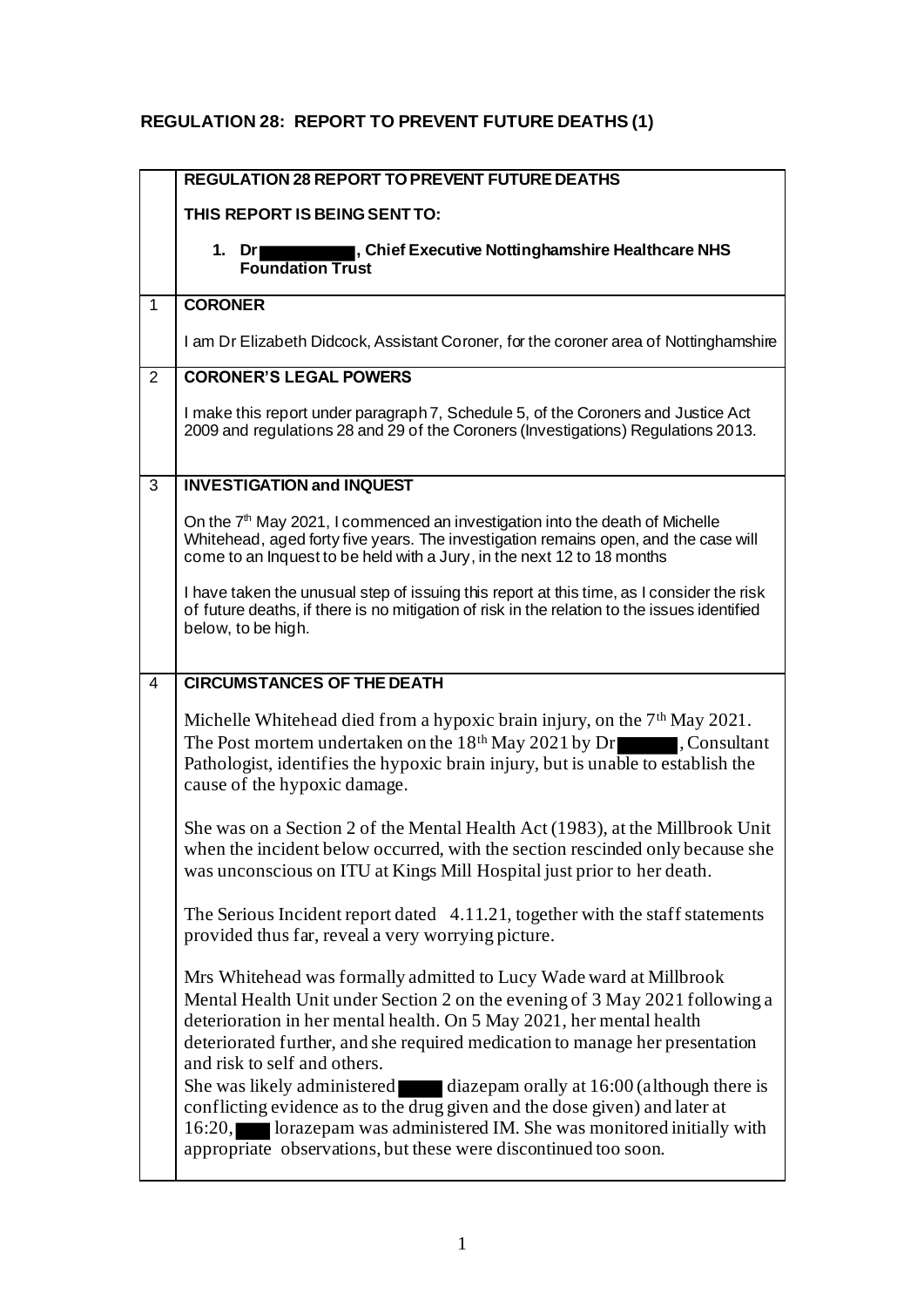|   | At approximately 20:45 staff noticed a change in her breathing pattern which<br>led to initiation of physical monitoring, but by this time her respiration rate<br>was slow, and her oxygen SATS also low. The doctor was called, but did not<br>respond, and it was a second night doctor that attended just after 9pm.<br>Mrs Whitehead was reported to have a swollen face, lips, and was shallow<br>breathing with difficulty. There was also a drop in oxygen saturation levels, so<br>she was administered adrenaline. The treating doctor wondered if her<br>presentation may represent anaphylaxis, as she had a history of allergies, but<br>there were no signs of allergy when the paramedics arrived, nor at post mortem<br>examination.<br>Following this there was not much improvement in physical parameters, so<br>another dose of adrenaline was given, and an iGel was inserted to assist with<br>breathing. The paramedics arrived on the ward, delayed by at least 10 minutes<br>because they could not get into the Unit. They also had to ring back as the<br>nurse contacting 999 had cleared the line.<br>Mrs Whitehead was intubated and transferred to Kings Mill Hospital and<br>admitted to the Intensive Care Unit (ICU). She died on 7.5.21. |
|---|-----------------------------------------------------------------------------------------------------------------------------------------------------------------------------------------------------------------------------------------------------------------------------------------------------------------------------------------------------------------------------------------------------------------------------------------------------------------------------------------------------------------------------------------------------------------------------------------------------------------------------------------------------------------------------------------------------------------------------------------------------------------------------------------------------------------------------------------------------------------------------------------------------------------------------------------------------------------------------------------------------------------------------------------------------------------------------------------------------------------------------------------------------------------------------------------------------------------------------------------------------------------------------|
|   |                                                                                                                                                                                                                                                                                                                                                                                                                                                                                                                                                                                                                                                                                                                                                                                                                                                                                                                                                                                                                                                                                                                                                                                                                                                                             |
| 5 | <b>CORONER'S CONCERNS</b>                                                                                                                                                                                                                                                                                                                                                                                                                                                                                                                                                                                                                                                                                                                                                                                                                                                                                                                                                                                                                                                                                                                                                                                                                                                   |
|   | During the course of the Investigation the evidence revealed matters giving<br>rise to concern.                                                                                                                                                                                                                                                                                                                                                                                                                                                                                                                                                                                                                                                                                                                                                                                                                                                                                                                                                                                                                                                                                                                                                                             |
|   | In my opinion there is a risk that future deaths will occur unless action is<br>taken. In the circumstances it is my statutory duty to report to you.                                                                                                                                                                                                                                                                                                                                                                                                                                                                                                                                                                                                                                                                                                                                                                                                                                                                                                                                                                                                                                                                                                                       |
|   | The <b>MATTERS OF CONCERN</b> are as follows. -                                                                                                                                                                                                                                                                                                                                                                                                                                                                                                                                                                                                                                                                                                                                                                                                                                                                                                                                                                                                                                                                                                                                                                                                                             |
|   | 1. Unclear dose/type of sedation medication given, possible<br>excess dose given, poor documentation<br>2. Delayed recognition of Mrs Whitehead's declining condition<br>3. No medical clerking from admission until her collapse<br>4. No Consultant involvement after admission<br>5. Inability to reach Duty Doctor for deteriorating patient<br>6. Delay in calling paramedics<br>Delay in Paramedics gaining access to the ward<br>7.                                                                                                                                                                                                                                                                                                                                                                                                                                                                                                                                                                                                                                                                                                                                                                                                                                  |
|   | Many of these issues have been the subject of scrutiny in at least two previous<br>Inquests, that have followed deaths on inpatient wards of the Trust. I have<br>received reassurance during these Hearings that the issues have been<br>addressed, but this case illustrates that they clearly remain. The issues are very<br>serious in my view.                                                                                                                                                                                                                                                                                                                                                                                                                                                                                                                                                                                                                                                                                                                                                                                                                                                                                                                         |
| 1 | <b>ACTION SHOULD BE TAKEN</b>                                                                                                                                                                                                                                                                                                                                                                                                                                                                                                                                                                                                                                                                                                                                                                                                                                                                                                                                                                                                                                                                                                                                                                                                                                               |